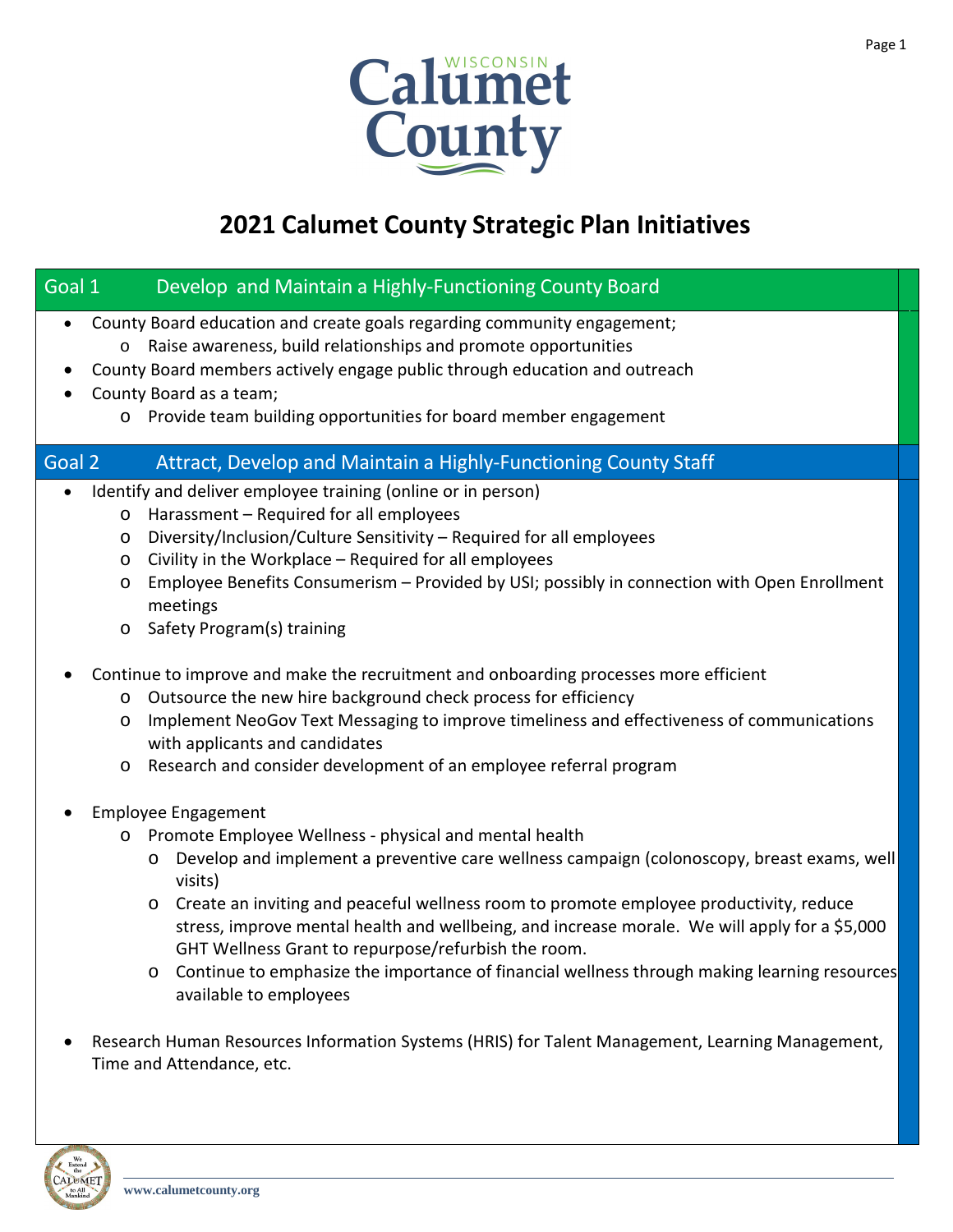#### **(Business Systems and Communications)**

- Develop and evaluate potential county-wide solutions that bridge the gap among departments for improved technical efficiency, productivity, and system investments.
- Foster collaboration with department, business stakeholders, and subject matter experts in order to understand and analyze needs and requirements to solve service unit problems.
- Develop a continuous quality, service and system improvement processes through assigned program and service areas to ensure consistency across the organization and alignment with County Administrator direction.
- Create an IT steering team and develop a strategic and technical decision-making process that ensures the county has innovative, reliable, and robust information technology in alignment with countywide IT needs, priorities and policies.

#### **(Health and Human Services)**

- Implement an Illness Management and Recovery group for our clients with serious and persistent mental illness.
- Partner with the DA, Probation and Parole and law enforcement to provide consumers in the criminal justice system the necessary mental health services they are in need of as an alternative to criminal consequences.
- Work within the Child Welfare collaborating team to increase awareness within the community of the roles and responsibilities of CPS.
- Survey the elderly and disabled community and develop plan for unmet needs.
- Develop a strong community awareness campaign for children with disabilities.

# o **(Home Health Care and Hospice)**

- **IDED FIGHTS IMPROVE OUT home health care quality outcomes score (STAR Rating)**
- **IMPLEMENTE IMPLEMENT IMPLEM** Implement a new software program that meets our home health care and hospice documentation and billing needs
- Raise awareness in our community of the home health care and hospice services we provide
- o **(Public Health)**
	- **EXTERGHT Continue with response to the COVID-19 pandemic and begin post-pandemic planning** including ongoing communicable disease follow up, booster vaccine management, and the new normal for public health
	- Working with our community partners, develop an updated community health assessment using secondary data sources including the completion of the Youth Risk Behavioral Survey (YRBS)

# **(Highway)**

- Legislation protecting our infrastructure investment from heavy loads on our roadways
- To continue to prioritize our sales tax dollars for highway improvement projects
- To develop a highly qualified staff to perform highway construction and maintenance type projects

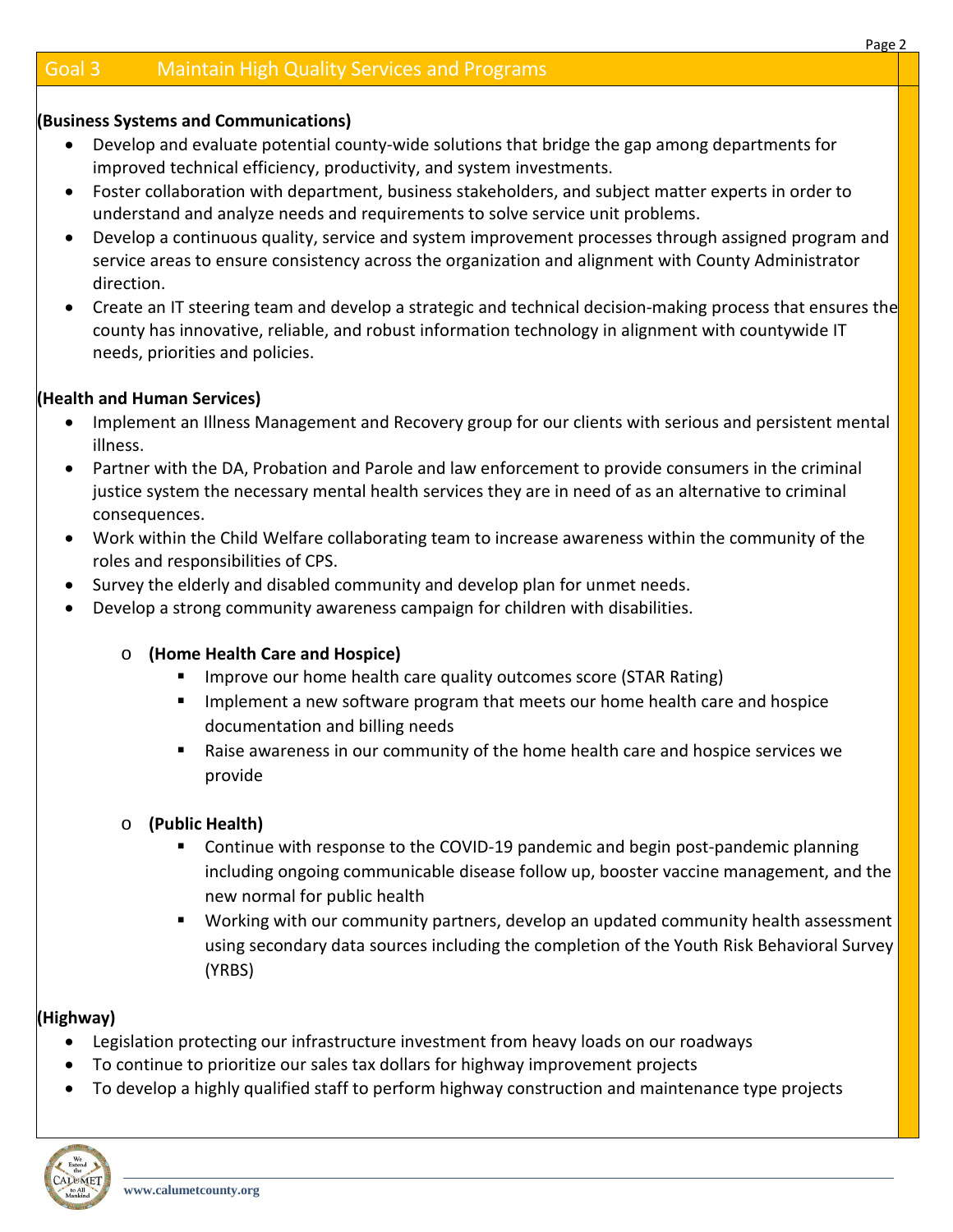# **(Information Technology)**

- Continue to build out and train department staff
- Plan and execute Data Center Migration
- Plan and execute Law Enforcement Center configuration, build out and deployment
- Develop an IT Steering Team to focus on coming up with solutions for common problems across the County
- Start the process to develop IT related policies
	- o Disaster Recovery Policy
	- o Incident Response Policy
	- o Acceptable Use Policy
	- o Password Policy

# **(Land & Water Conservation Department)**

- Complete needed updates to ordinances
	- o Non-metallic Mining Reclamation
	- o Post-Construction Stormwater Management
	- o Manure Storage and Runoff Management
	- TMDL and Watershed Planning Goals
		- o Continue Implementation
		- o Funding Needed for Implementation
- County MS4/Stormwater Permit Compliance Requirements
	- o Complete agreements with Town of Buchanan and City of Appleton for "buy-in" to existing stormwater management ponds
	- o Complete (if fitting for highway department's construction schedule) Iron Enhanced Sand Filter for phosphorus removals
	- o Complete Stormwater Management Plan for Calumet County
	- o Apply for and obtain funding from DNR for stormwater plan modeling and storm sewer map updates
- Towns Engagement
	- o Utilize County/Municipal Intergovernmental Meetings to present Department programs and priorities including watershed plan and TMDL programs, erosion control and stormwater management programs and other programs as applicable

# **(Maintenance)**

• Facility Study

# **(Parks)**

- Update the County's Park and Open Space Plan
- Look to expand outdoor recreational opportunities throughout the county
- Continue to develop and update our existing park facilities
- Expand our environmental programs and workshops throughout our park system

Page 3